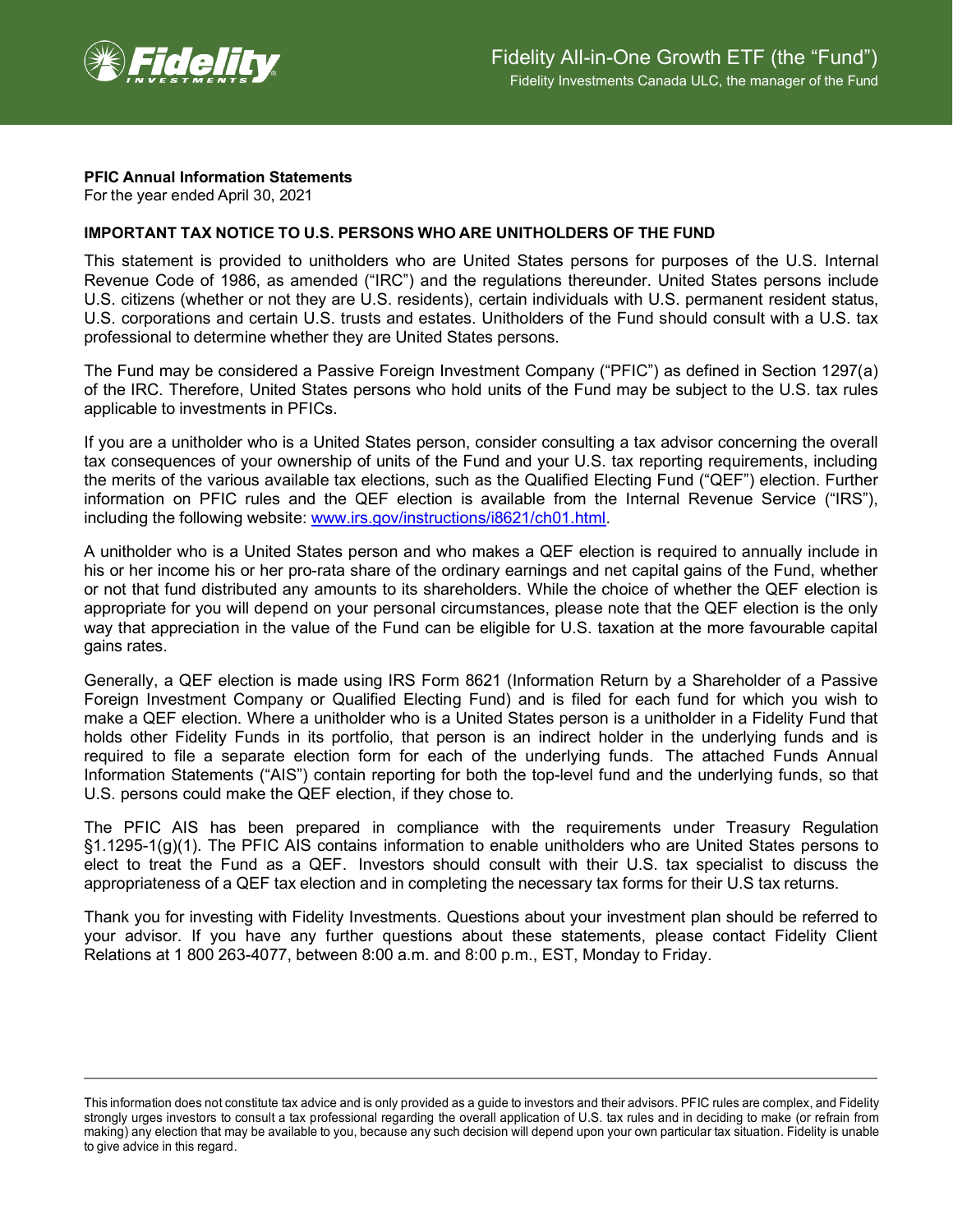

## **PFIC Annual Information Statements (US\$)**

For the Fund's PFIC taxation year ended April 30, 2021

- 1. This Information Statement applies to the PFIC taxation year of Fidelity All-in-One Growth ETF (the "Fund") commencing on January 21, 2021 and ending on April 30, 2021.
- 2. The per-unit, per-day amounts of ordinary earnings and net capital gains of the Fund and it's lower-tier Fund(s) as applicable, for the period specified in paragraph (1) are provided in the table:

| <b>FIDELITY FUND HELD DIRECTLY</b>                                 |                                       | <b>ORDINARY</b><br><b>EARNINGS \$</b> |                                                  | <b>NET CAPITAL</b><br><b>GAIN \$</b>         |
|--------------------------------------------------------------------|---------------------------------------|---------------------------------------|--------------------------------------------------|----------------------------------------------|
| Fidelity All-in-One Growth ETF                                     |                                       | 0.00000000                            |                                                  | 0.00000000                                   |
| <b>FIDELITY LOWER-TIER FUNDS</b><br><b>HELD INDIRECTLY</b>         | <b>ORDINARY</b><br><b>EARNINGS \$</b> | <b>NET CAPITAL</b><br><b>GAIN \$</b>  | <b>FUND'S U.S. TAX</b><br><b>YEAR COMMENCING</b> | <b>FUND'S U.S. TAX</b><br><b>YEAR ENDING</b> |
| Fidelity Systematic Canadian Bond Index ETF                        | 0.00006904                            | 0.00000146                            | May 01, 2020                                     | April 30, 2021                               |
| Fidelity Global Core Plus Bond ETF                                 | 0.00006847                            | 0.00000000                            | May 01, 2020                                     | April 30, 2021                               |
| Fidelity Canadian Low Volatility Index ETF                         | 0.00000000                            | 0.00000000                            | May 01, 2020                                     | April 30, 2021                               |
| Fidelity U.S. Low Volatility Index ETF                             | 0.00007736                            | 0.00000000                            | May 01, 2020                                     | April 30, 2021                               |
| Fidelity International Low Volatility Index ETF                    | 0.00000000                            | 0.00000000                            | May 01, 2020                                     | April 30, 2021                               |
| Fidelity Canadian High Quality Index ETF                           | 0.00004105                            | 0.00002656                            | May 01, 2020                                     | April 30, 2021                               |
| Fidelity U.S. High Quality Index ETF                               | 0.00018903                            | 0.00016670                            | May 01, 2020                                     | April 30, 2021                               |
| Fidelity International High Quality Index ETF                      | 0.00008972                            | 0.00001834                            | May 01, 2020                                     | April 30, 2021                               |
| Fidelity Canadian Value Index ETF                                  | 0.00029368                            | 0.00000000                            | June 05, 2020                                    | April 30, 2021                               |
| Fidelity U.S. Value Index ETF                                      | 0.00038845                            | 0.00000000                            | June 05, 2020                                    | April 30, 2021                               |
| Fidelity International Value Index ETF                             | 0.00014588                            | 0.00000000                            | June 05, 2020                                    | April 30, 2021                               |
| Fidelity Canadian Momentum Index ETF                               | 0.00008599                            | 0.00000000                            | June 05, 2020                                    | April 30, 2021                               |
| Fidelity U.S. Momentum Index ETF                                   | 0.00035505                            | 0.00000000                            | June 05, 2020                                    | April 30, 2021                               |
| Fidelity International Momentum Index ETF                          | 0.00018290                            | 0.00000000                            | June 05, 2020                                    | April 30, 2021                               |
| Fidelity Floating Rate High Income Multi-Asset<br><b>Base Fund</b> | 0.00000269                            | 0.00000000                            | May 01, 2020                                     | April 30, 2021                               |
| Fidelity American High Yield Fund                                  | 0.00000412                            | 0.00000000                            | May 01, 2020                                     | April 30, 2021                               |
| Fidelity Global Credit Ex-U.S. Investment Trust                    | 0.00000000                            | 0.00000000                            | May 01, 2020                                     | April 30, 2021                               |
| Fidelity U.S. Money Market Investment Trust                        | 0.00000000                            | 0.00000000                            | May 01, 2020                                     | April 30, 2021                               |
| Fidelity Canadian Money Market Investment Trust                    | 0.00000018                            | 0.00000000                            | May 01, 2020                                     | April 30, 2021                               |

To determine your pro-rata share of the amounts of ordinary earnings and net capital gains of the Fund and each of its lower-tier fund(s) held directly and indirectly, as applicable, multiply the per-unit per-day amounts indicated above by the number of units of the Fund held and the number of days you held the units during the Fund's PFIC taxation year.